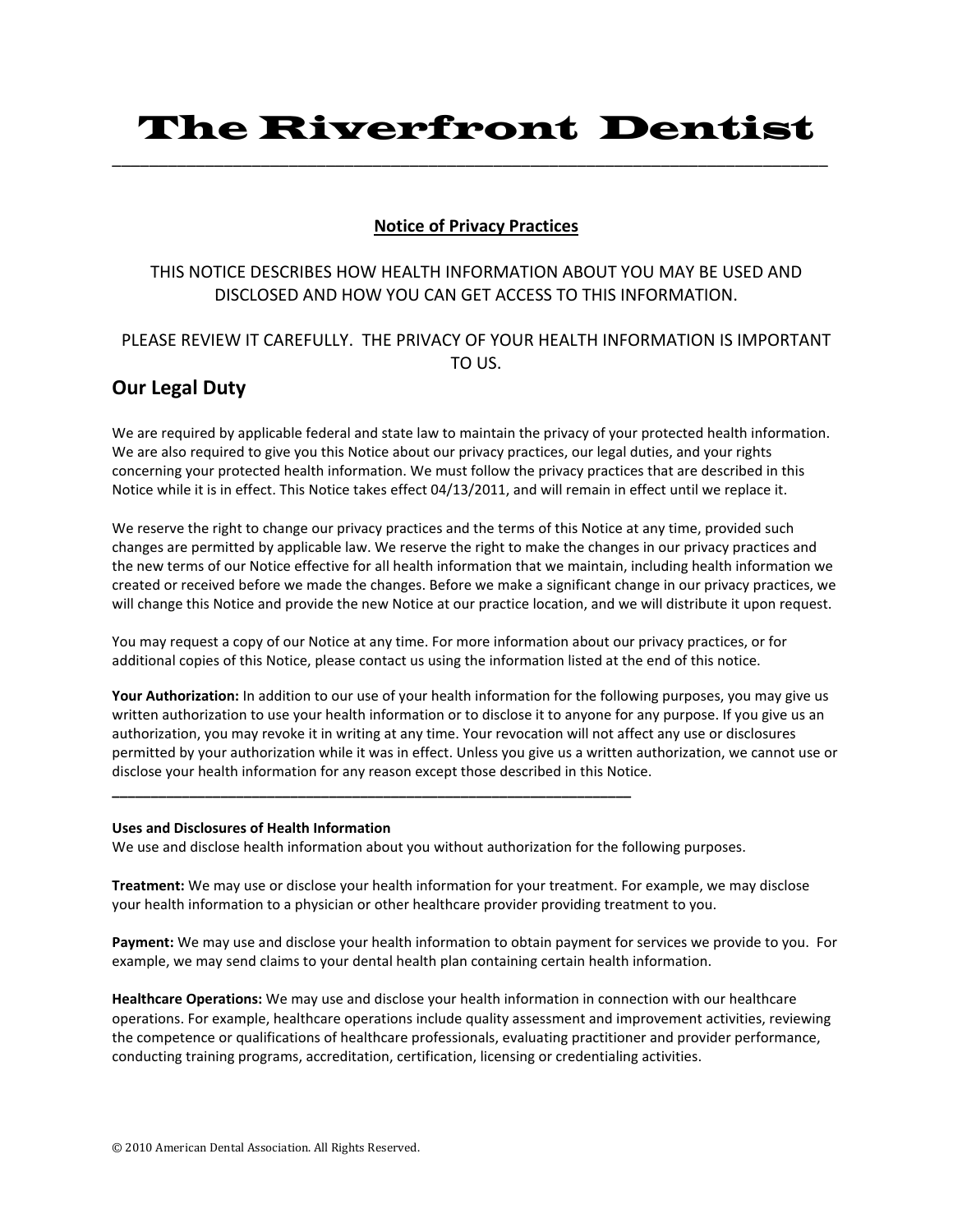To You Or Your Personal Representative: We must disclose your health information to you, as described in the Patient Rights section of this Notice. We may disclose your health information to your personal representative, but only if you agree that we may do so.

Persons Involved In Care: We may use or disclose health information to notify, or assist in the notification of (including identifying or locating) a family member, your personal representative or another person responsible for your care, of your location, your general condition, or death. If you are present, then prior to use or disclosure of your health information, we will provide you with an opportunity to object to such uses or disclosures. In the event of your absence or incapacity or in emergency circumstances, we will disclose health information based on a determination using our professional judgment disclosing only health information that is directly relevant to the person's involvement in your healthcare. We will also use our professional judgment and our experience with common practice to make reasonable inferences of your best interest in allowing a person to pick up filled prescriptions, medical supplies, x-rays, or other similar forms of health information.

**Disaster Relief:** We may use or disclose your health information to assist in disaster relief efforts.

Marketing Health-Related Services: We will not use your health information for marketing communications without your written authorization.

Fundraising Activities: We will not use your health information for fundraising activities without your written Consent.

Required by Law: We may use or disclose your health information when we are required to do so by law.

**Public Health and Public Benefit:** We may use or disclose your health information to report abuse, neglect, or domestic violence; to report disease, injury, and vital statistics; to report certain information to the Food and Drug Administration (FDA); to alert someone who may be at risk of contracting or spreading a disease; for health oversight activities; for certain judicial and administrative proceedings; for certain law enforcement purposes; to avert a serious threat to health or safety; and to comply with workers' compensation or similar programs.

Decedents: We may disclose health information about a decedent as authorized or required by law.

**National Security:** We may disclose to military authorities the health information of Armed Forces personnel under certain circumstances. We may disclose to authorized federal officials health information required for lawful intelligence, counterintelligence, and other national security activities. We may disclose to correctional institution or law enforcement official having lawful custody the protected health information of an inmate or patient under certain circumstances.

Appointment Reminders: We may use or disclose your health information to provide you with appointment reminders (such as voicemail messages, postcards, or letters).

\_\_\_\_\_\_\_\_\_\_\_\_\_\_\_\_\_\_\_\_\_\_\_\_\_\_\_\_\_\_\_\_\_\_\_\_\_\_\_\_\_\_\_\_\_\_\_\_\_\_\_\_\_\_\_\_\_\_\_\_\_\_\_\_\_\_\_\_\_\_\_\_\_\_\_\_\_\_

Access: You have the right to look at or get copies of your health information, with limited exceptions. You may request that we provide copies in a format other than photocopies. We will use the format you request unless we cannot practicably do so. You must make a request in writing to obtain access to your health information. You may obtain a form to request access by using the contact information listed at the end of this Notice. You may also request access by sending us a letter to the address at the end of this Notice. We will charge you a reasonable cost-based fee for the cost of supplies and labor of copying. If you request copies, we will charge you \$0 for each page, \$0 per hour for staff time to copy your health information, and postage if you want the copies mailed to you. If you request an alternative format, we will charge a cost-based fee for providing your health information in that format. If you prefer, we will prepare a summary or an explanation of your health information for a fee. Contact us using the information listed at the end of this Notice for a full explanation of our fee structure.